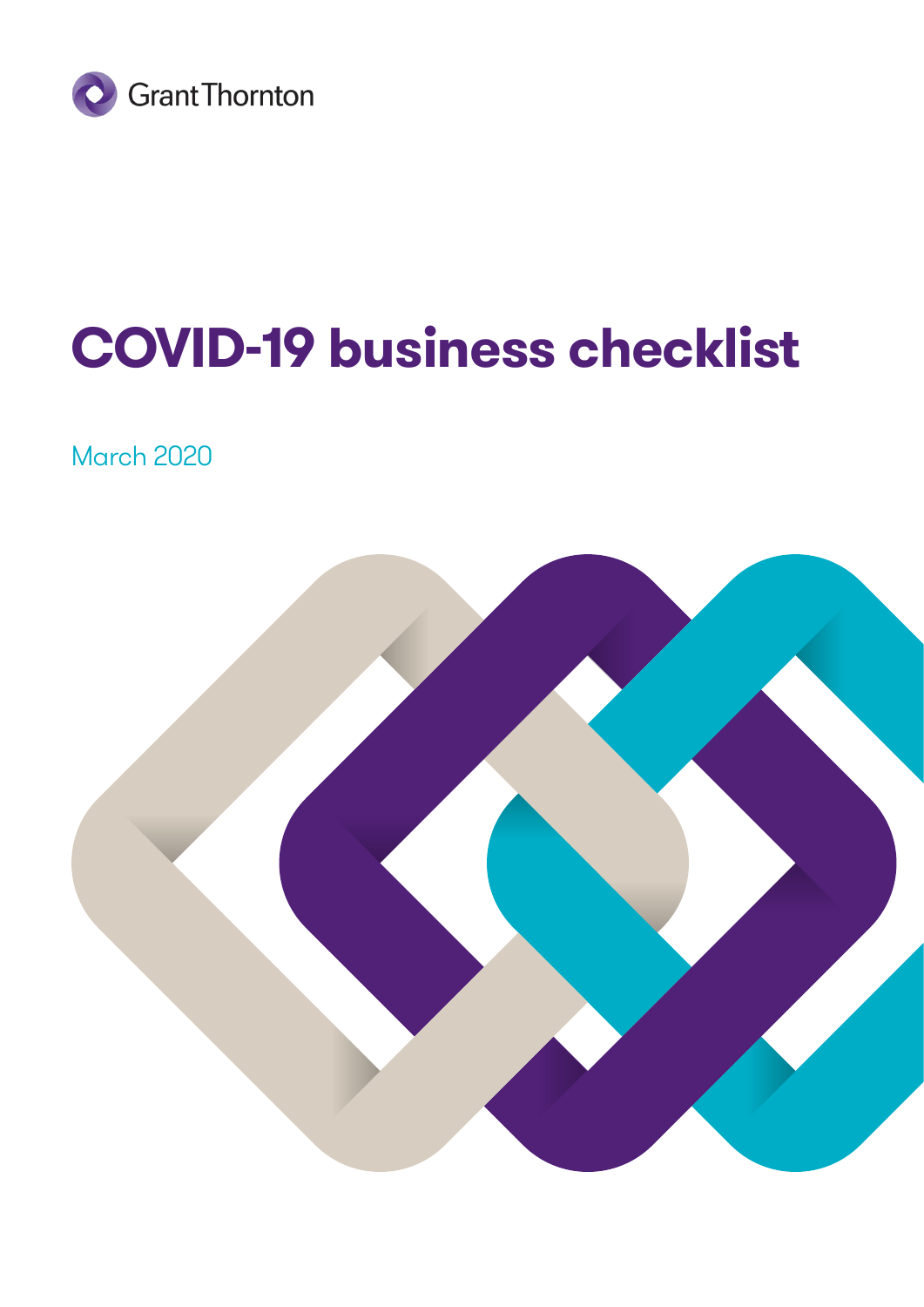The questions in this checklist have been designed to help businesses develop their response plan for COVID-19. This type of planning is critical and often doesn't feel urgent until it is. If you haven't done so already, this checklist can also help you start to build a disaster response plan for your organisation to use now and in the future; we recommend contacting your Grant Thornton adviser to discuss your organisation's specific requirements.

Please also note that this checklist is not intended to be exhaustive or to replace official advice provided by the Singapore Government.

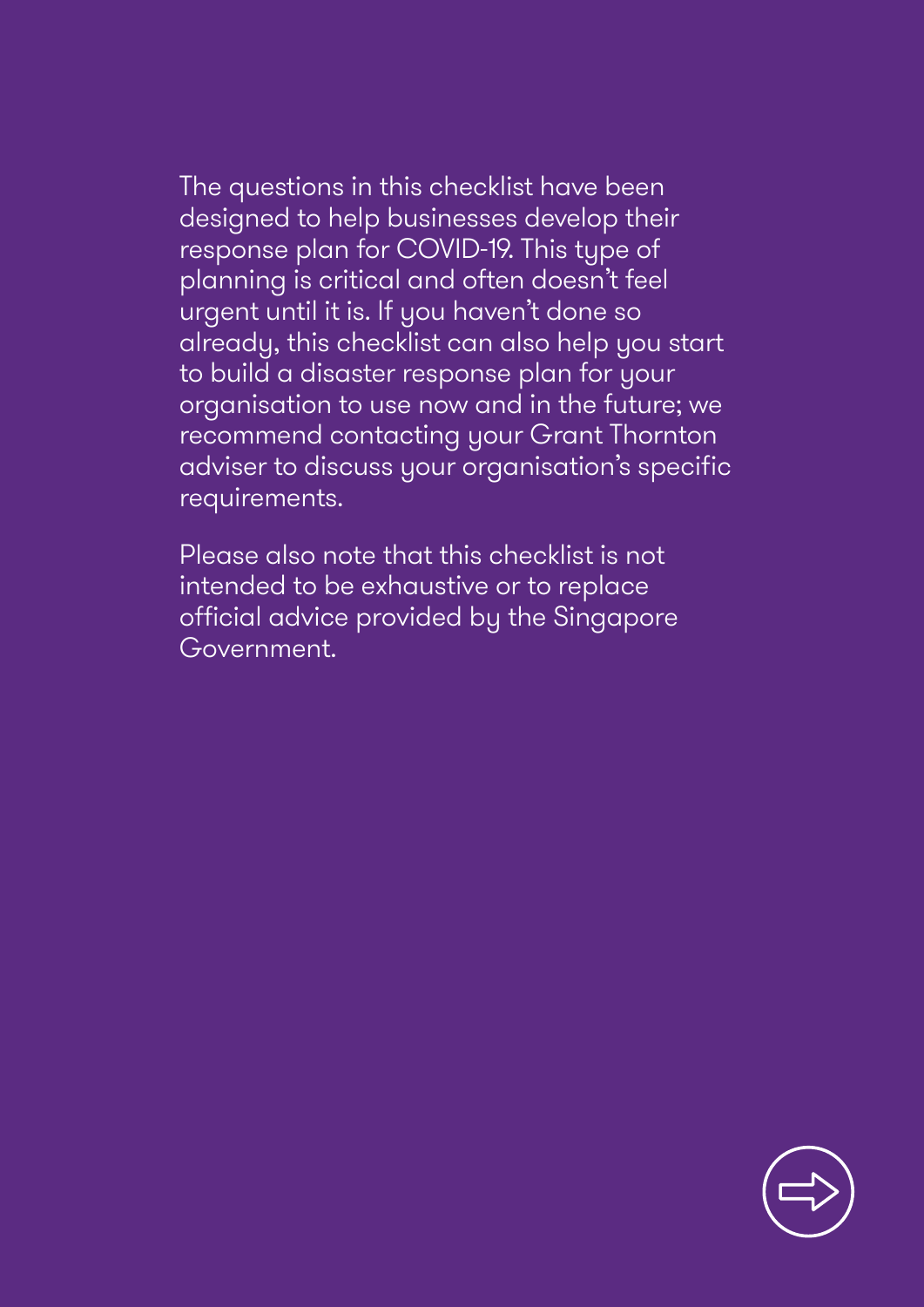## Supply chain

Are your suppliers impacted by supply chain or manufacturing disruption caused by COVID–19, either directly or indirectly?

How dependent is your business on these suppliers? Is there an alternative supplier with product available?

Have you checked your contractual obligations with your suppliers? Are you required to purchase certain quantities? Do you have exemption clauses for instances such as this?

Have you communicated with your suppliers about how COVID–19 will impact your operations and how you expect any issues to be managed?

Do your contracts explore the possibility of suppliers undertaking a forced closure?

Do you have contingency plans in place if your supplier stops operations? Are there local or regional alternatives?

Do you prepay your suppliers, and is there an ability to renegotiate terms?

Have you considered the levels of stock you are buying? Is your stock perishable? Can you buy in bulk?

#### Customers

Are your customers aware of the origin of your goods and/or the potential impact disruption caused by COVID-19 may have on your product or service availability?

Do you rely on a physical retail space for sales, and what proportion of sales require direct customer contact?

Can you tailor your business to meet the needs of a remote customer? Is this an opportunity to grow?

Are your customers directly or indirectly impacted by COVID-19 disruption? How will this impact their buying pattern?

Are you proactively communicating with clients to understand and manage their expectations?

Have you checked your contractual obligations with your customers?

Could your debtor's terms be shortened or altered to better manage your cash flows?

Are you dependent on a limited number of customers? What are the consequences if they shut down?

Can you mitigate a downturn in spending with strategic advertising campaigns?

Can you provide additional reassurance over supply compared to your competitors?

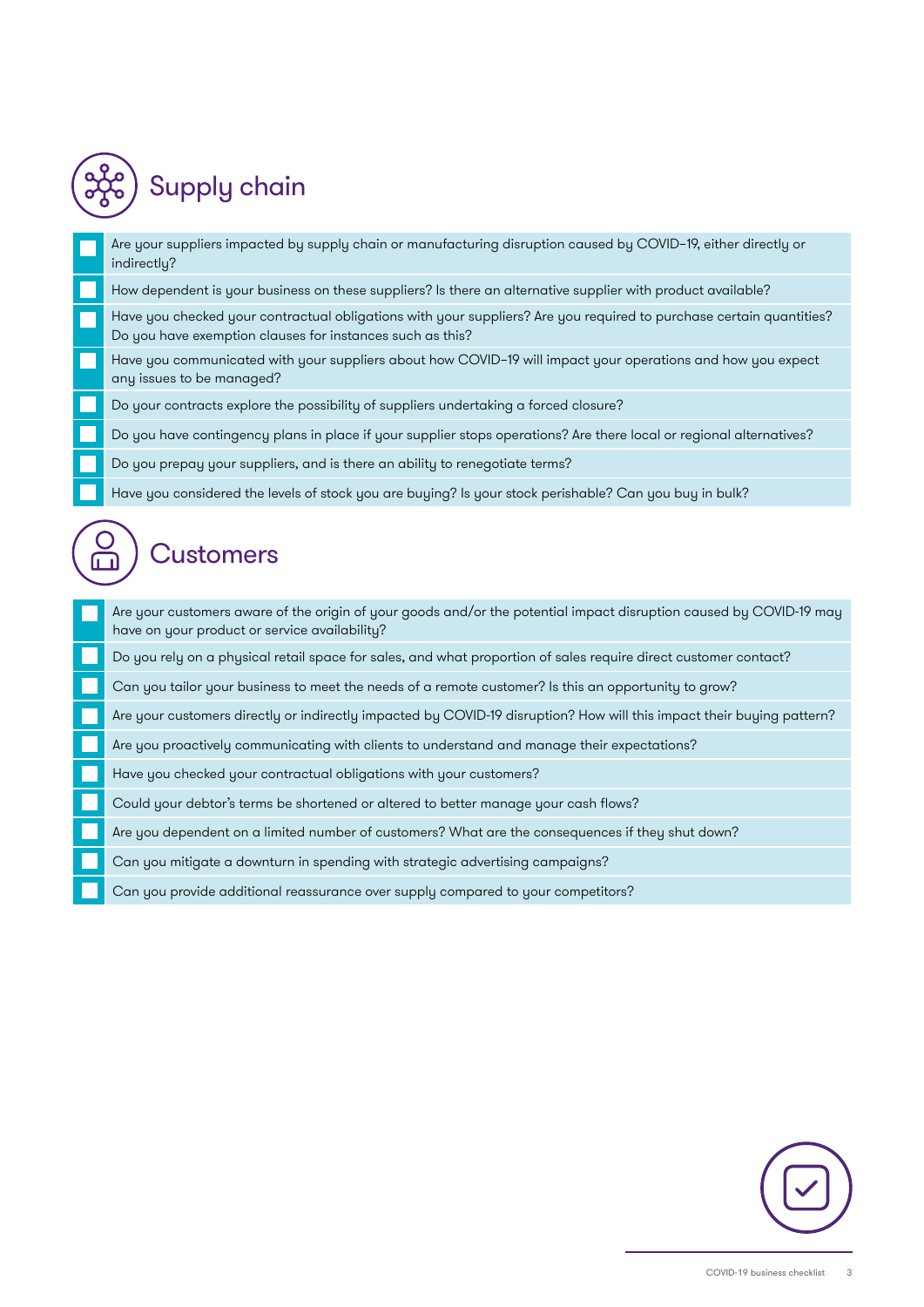| ٥<br>$\bullet$<br>Ω<br>ĽЛ | Statt |
|---------------------------|-------|
|---------------------------|-------|

Have you enacted basic sanitation procedures such as hand and respiratory hygiene information at the entrance to your workplace, and in highly visible internal work areas? Does this information include instructions about selfquarantine if a team member is unwell?

Has any staff communication about quarantine expectations been distributed? Does this information include criteria, duration and return to work procedures?

Do your team members know how you will manage different scenarios during their time off in quarantine? For example, when they are sick, not sick but are not able to work, able to work from home?

What is your current staff situation in terms of levels of resource and capability? Do you have a plan in place to maintain operations if a portion of the staff are quarantined – either self-imposed or mandatory?

Are you monitoring the Ministry of Health website for updates, and are you sharing relevant information with your staff?

If your staff are required to travel, can these interactions be managed through alternative means such as videoconferencing?

Are you currently monitoring your employees' leave balances? What is your ability to fund extended leave periods?

Have you checked your contractual obligations with your staff against your organisation's leave policy? Have you considered potential and temporary changes to these policies?

If key staff and/or contractors become ill, will this have a major impact on your operations? Is there a succession plan in place for these roles? For example, this could include handover instructions, system/process training required in advance etc.

If your business can operate remotely, are there processes and procedures in place to ensure quality is maintained and operations can continue?

Are there any roles you have identified which cannot be performed remotely? Have you considered any health & safety implications of working remotely; for example, the availability of IT equipment, suitable home office space etc.

Have you drafted a communication plan for staff, clients, suppliers and other key stakeholders in the event of a mandatory closedown?

## IT

Is your organisation capable of working remotely?

Do your staff have the hardware and software required to achieve this? Are they encrypted?

Have you got secure networks that allow a flexible and secure working environment?

Have you tested your IT infrastructure to support a flexible and potentially remote working environment?

Have you considered the security implications of a flexible working environment?

Do you have a Business Continuity Plan and an Incident Response Plan? Have you tested them?

How will your staff deal with IT or systems issues when working remotely? Do they have an updated communications plan and process to address this?

Have you spoken to your outsourced IT vendors, managed service providers and other relevant third parties regarding their readiness and availability about the potential impact from Coronavirus?

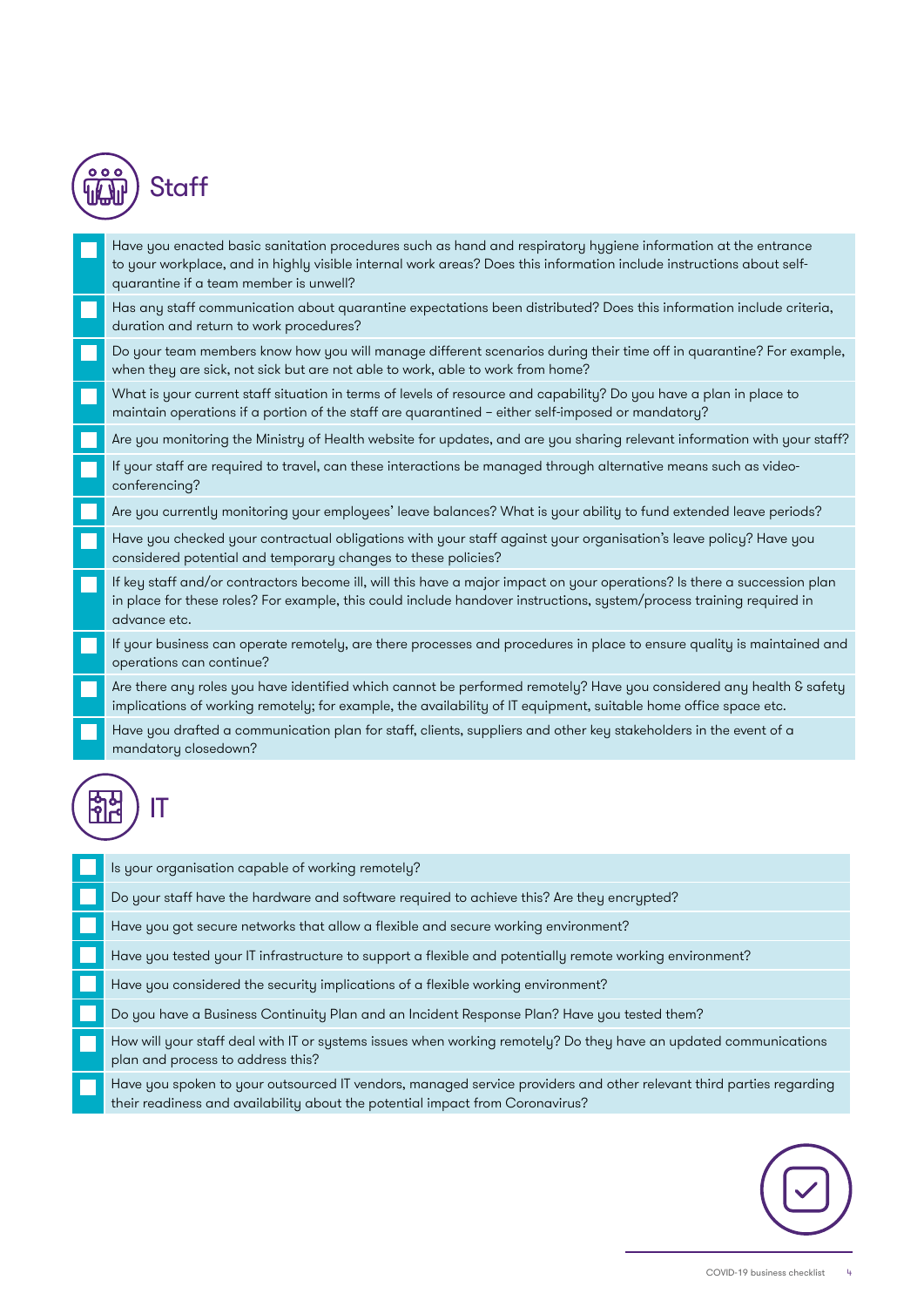| <i><b>Governance</b></i> |                                                                                                                                                                                    |  |
|--------------------------|------------------------------------------------------------------------------------------------------------------------------------------------------------------------------------|--|
|                          | What are your current messages to the business regarding their preparation, management and response to COVID-19?                                                                   |  |
|                          | Do you have a contingency plan for those who may fall ill at your workplace?                                                                                                       |  |
|                          | Who are the key people that can decide to continue operations?                                                                                                                     |  |
|                          | Are you documenting regular board meeting minutes regarding decisions, with evidence of decisions?                                                                                 |  |
|                          | Have there been changes in your organisation's risk profile? Have you reviewed your risk profile and developed an<br>action plan to record, address, mitigate and manage the risk? |  |
|                          | What impact will the Coronavirus have on your insurance policies?                                                                                                                  |  |
|                          | Who else needs to be notified - who are the key stakeholders that are affected?                                                                                                    |  |
|                          | <b>Financial</b><br>Do you calculate projected cashflow regularly, and do you understand the cashflow requirements of your business on<br>a weekly and monthly basis?              |  |
|                          | Do you understand your working capital requirements - are you reviewing debtors, work in progress and creditors<br>regularly?                                                      |  |
|                          | Have you calculated how long your business can survive a mandatory shut down period?                                                                                               |  |
|                          | If you rely on regular funding during your normal course of operations, have you spoken to your bank about your<br>situation and requirements?                                     |  |
|                          | What are your obligations to the bank, specifically around debt covenants?                                                                                                         |  |
|                          | Have you spoken to your insurance provider? Does your business interruption cover COVID-19 interruptions, and to<br>what extent?                                                   |  |
|                          | Do you have back up plans if your business partners shut down or are affected; specifically, what happens if your IT<br>or payroll service can't operate normally?                 |  |
|                          | Do you understand the cost of continuing to operate with less staff/customers compared to the cost of completely<br>shutting down for a period?                                    |  |
|                          |                                                                                                                                                                                    |  |

### Regulatory

Do you have an active channel for health authority information to be followed?

Have you considered any potential tax relief by way of instalment arrangement relating to COVID-19?

Who are the key people in your business aware of legislation? Are these processes and requirements documented?

In terms of your key compliance staff, do you have a succession plan if one or the whole team become ill or is quarantined? What impact does this have on your regulated deliverables?